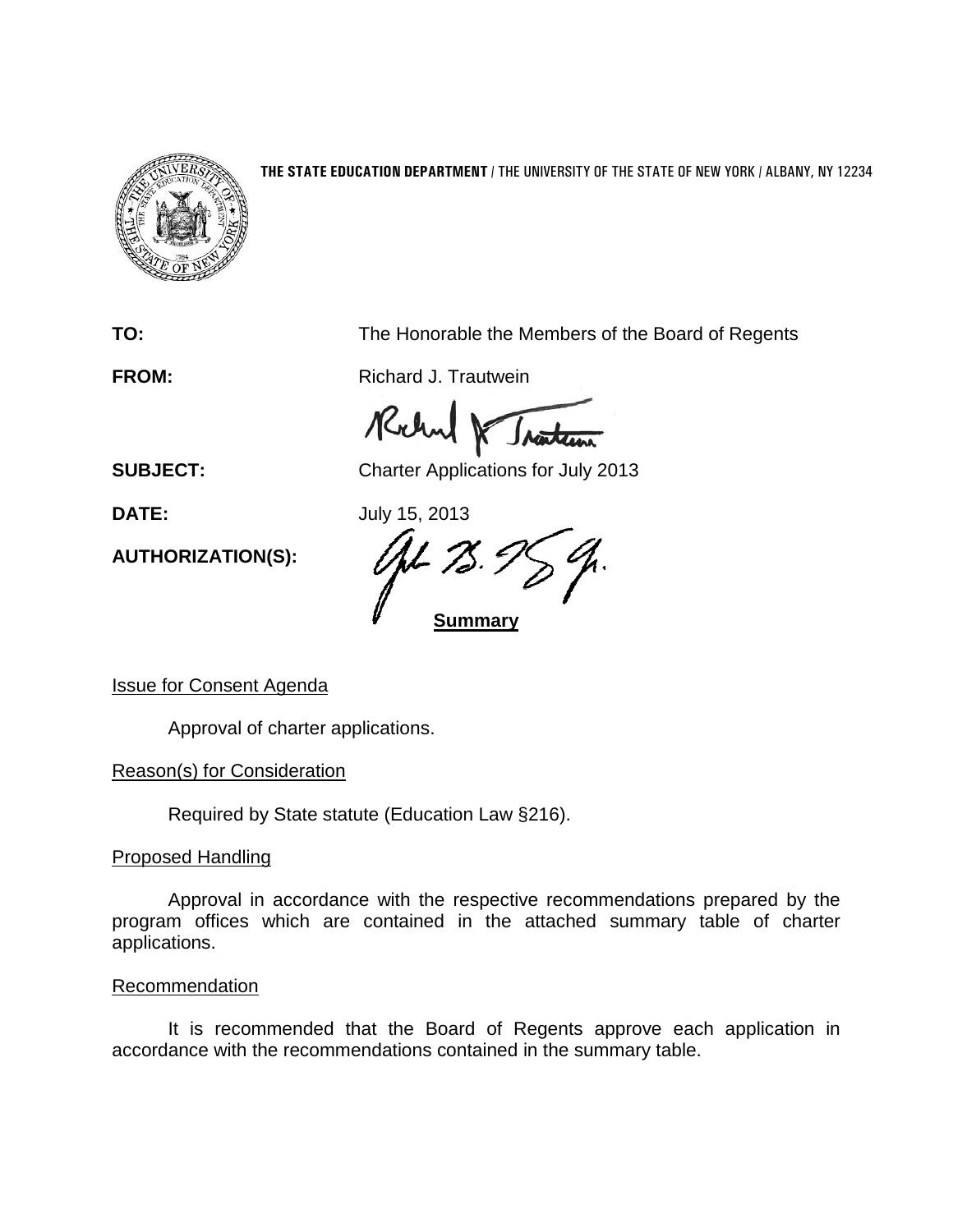## **Summary Table**

|                             | Program   | <b>County of</b> | <b>Description of Charter Action(s)</b>        |
|-----------------------------|-----------|------------------|------------------------------------------------|
| <b>Name of Institution</b>  | Area      | <b>Location</b>  |                                                |
| The Asian Heritage          | <b>CE</b> | <b>New York</b>  | Grant provisional charter for five years.      |
| Museum                      |           |                  |                                                |
| <b>The Carlisle</b>         | <b>CE</b> | Schoharie        | provisional charter for five<br>Extend         |
| <b>Historical Society</b>   |           |                  | years.                                         |
| <b>Cleveland Historical</b> | <b>CE</b> | Oswego           | provisional charter for five<br><b>Extend</b>  |
| Society                     |           |                  | years.                                         |
| <b>Eden Regional</b>        | <b>CE</b> | Erie             | provisional charter for five<br>Extend         |
| Farm Museum                 |           |                  | years.                                         |
| House of Angels             | <b>CE</b> | Albany           | provisional charter for five<br>Grant          |
| Renaissance                 |           |                  | years.                                         |
| Projects                    |           |                  |                                                |
| Italian American            | <b>CE</b> | <b>Bronx</b>     | provisional charter for five<br>Extend         |
| <b>Museum</b>               |           |                  | years.                                         |
| <b>North Country</b>        | <b>CE</b> | St. Lawrence     | provisional<br>Grant<br>charter<br>for<br>five |
| <b>Children's Museum</b>    |           |                  | years.                                         |
| <b>Redwood Historical</b>   | <b>CE</b> | Jefferson        | provisional charter for five<br>Extend         |
| Society                     |           |                  | years.                                         |
| <b>Rochester Baseball</b>   | <b>CE</b> | Monroe           | provisional charter<br>Grant<br>for<br>five    |
| <b>Historical Society</b>   |           |                  | years.                                         |
| <b>Ruth Keeler</b>          | <b>CE</b> | Westchester      | Amend charter to specify the number            |
| <b>Memorial Library</b>     |           |                  | of trustees to be not less than nine nor       |
|                             |           |                  | more than fifteen.                             |
| <b>Wharton Studio</b>       | <b>CE</b> | Tompkins         | charter<br>for<br>five<br>Grant<br>provisional |
| Museum                      |           |                  | years.                                         |
| Academy of St.              | $P-12$    | <b>New York</b>  | Grant an absolute charter in the first         |
| Joseph                      |           |                  | instance.                                      |
|                             |           |                  |                                                |
| <b>Catholic Elementary</b>  | $P-12$    | <b>New York</b>  | Amend charter to add six additional            |
| <b>School Association</b>   |           |                  | school locations.                              |
| of New York                 |           |                  |                                                |
| <b>Catholic School</b>      | $P-12$    | <b>New York</b>  | Grant an absolute charter in the first         |
| <b>Region of Central</b>    |           |                  | instance.                                      |
| Westchester                 |           |                  |                                                |
| <b>Catholic School</b>      | $P-12$    | <b>New York</b>  | Grant an absolute charter in the first         |
| <b>Region of Dutchess</b>   |           |                  | instance.                                      |
| <b>Catholic School</b>      | $P-12$    | New York         | Grant an absolute charter in the first         |
| Region of                   |           |                  | instance.                                      |
| Manhattan                   |           |                  |                                                |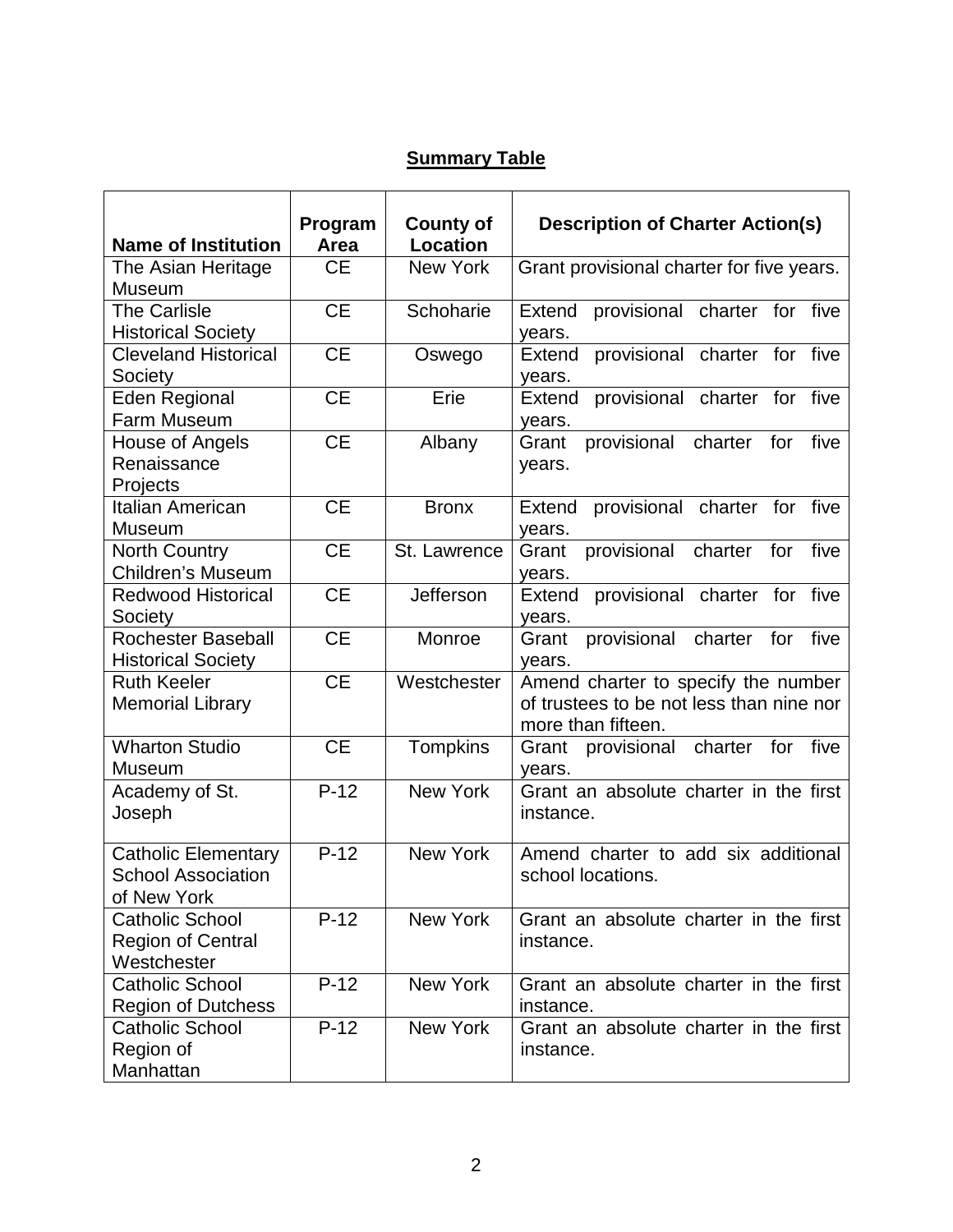| <b>Catholic School</b><br>Region of<br>Northeast/East<br><b>Bronx</b>          | $P-12$ | <b>New York</b> | Grant an absolute charter in the first<br>instance.                                                                                                                                                                                                                                   |
|--------------------------------------------------------------------------------|--------|-----------------|---------------------------------------------------------------------------------------------------------------------------------------------------------------------------------------------------------------------------------------------------------------------------------------|
| <b>Catholic School</b><br><b>Region of Northern</b><br>Westchester/<br>Putnam  | $P-12$ | New York        | Grant an absolute charter in the first<br>instance.                                                                                                                                                                                                                                   |
| <b>Catholic School</b><br>Region of the<br>Northwest and<br><b>South Bronx</b> | $P-12$ | <b>New York</b> | Amend charter to change the number<br>of trustees to be not less than fifteen<br>nor more than twenty-nine and to<br>delete 4 school locations.                                                                                                                                       |
| <b>Catholic School</b><br><b>Region of Rockland</b>                            | $P-12$ | <b>New York</b> | Amend charter to change the number<br>of trustees to be not less than fifteen<br>nor more than twenty-nine and to<br>delete 2 school locations.                                                                                                                                       |
| <b>Catholic School</b><br><b>Region of Staten</b><br>Island                    | $P-12$ | <b>New York</b> | Amend charter to change the number<br>of trustees to be not less than fifteen<br>nor more than twenty-nine; delete 2<br>school locations; add 2 new school<br>locations; and to change the name of<br>the school formerly known as St. Peter<br>School to St. Peter- St. Paul School. |
| <b>Catholic School</b><br>Region of<br>Ulster/Orange/<br>Sullivan              | $P-12$ | <b>New York</b> | Grant an absolute charter in the first<br>instance.                                                                                                                                                                                                                                   |
| <b>Creative Minds</b><br>Montessori School                                     | $P-12$ | Cayuga          | Grant provisional<br>charter for three<br>years.                                                                                                                                                                                                                                      |
| <b>Faith Christian</b><br>Academy                                              | $P-12$ | Columbia        | Grant provisional charter for three<br>years.                                                                                                                                                                                                                                         |
| New York Center for<br><b>Child Development</b>                                | $P-12$ | <b>New York</b> | Amend charter to include two new<br>locations and consent to filing of<br>certificate of assumed name "New<br>York Center for the Developing Child".                                                                                                                                  |
| Our Lady of Victory<br>Academy of<br>Westchester                               | $P-12$ | Westchester     | Dissolve charter, approval to store<br>student records with St. Catherine<br>Academy, 2250 Williamsbridge Rd.<br>10469<br>Bronx, New York<br>and<br>distribution of assets to the Sisters of<br>Mercy of the Americas Mid-Atlantic<br>Community, Inc.                                 |